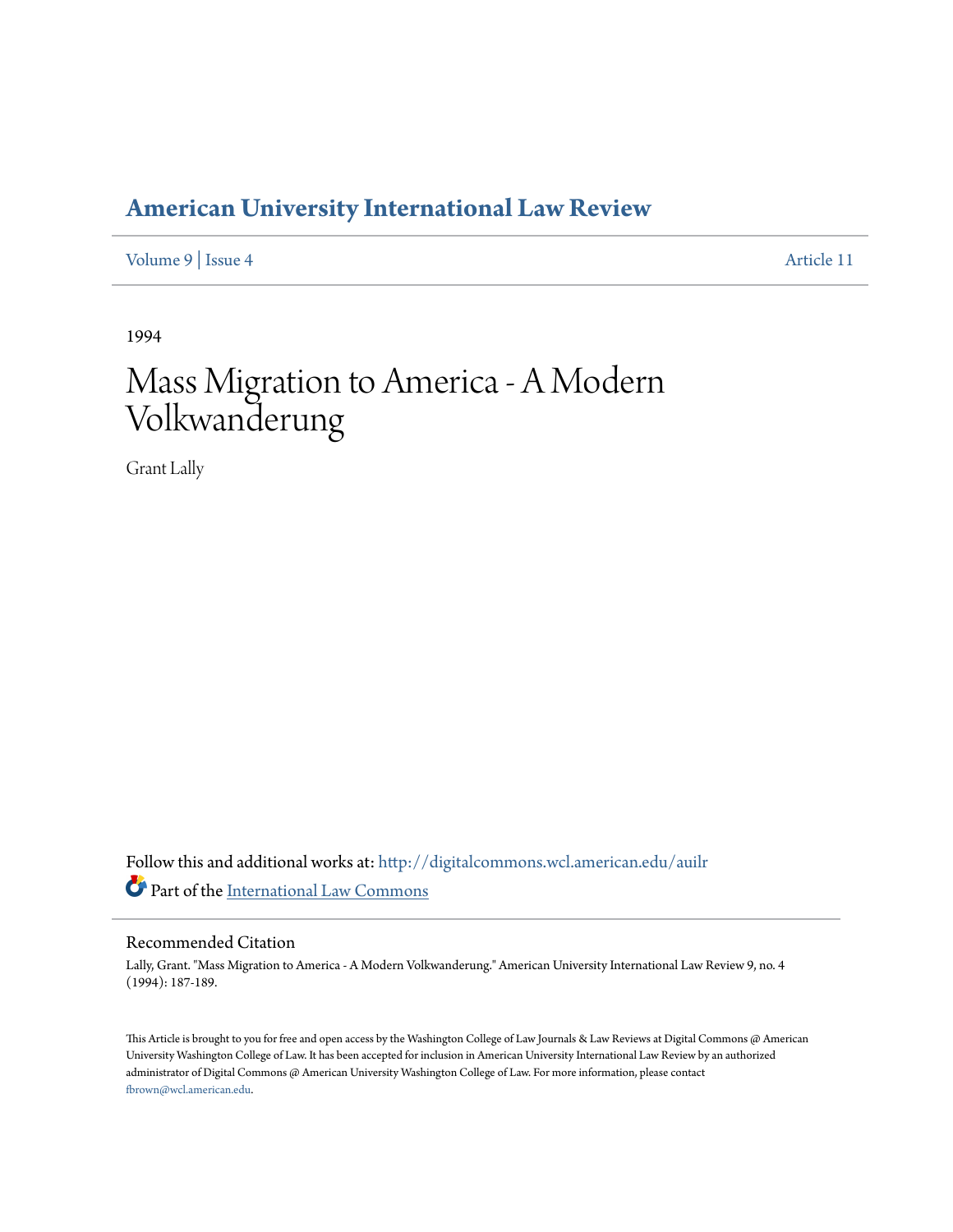### **MASS** MIGRATION TO AMERICA-A MODERN VOLKWANDERUNG

#### Grant Lally'

While many people may favor or disfavor immigration into this country at levels that are consistent with this nation's tradition, and within its traditional immigration allowances, the issue at hand is much narrower and quite different. It is what to do with people who enter the United States under a claim of asylum or refugee status.

The underlying motives and principles for asylum are quite noble. They stretch back into the Middle Ages and are based upon the concept of sanctuary, which was awarded by churches to people who were fleeing from civil authorities. This concept of safe haven intersects with another historic phenomenon: that of mass migration. The mass migrations of today rival that of the Volkwanderung-the migration of Goths, Vandals, Huns, and other peoples which ultimately toppled the Roman Empire.

The refugee problem must be kept in perspective. There are millions and millions of refugees in the world and the United States simply cannot assimilate all of them into its territory. For example, the situation in Bosnia is truly horrible. Hotels, houses, and shelters have been set up to hold thousands and thousands of people who are refugees in the truest and most classic sense of the term. Unfortunately, these people are not likely to receive refugee status under United States laws. Our laws are focused in other directions. Often these laws are forged based on the power of domestic political groups, not toward needs of refugees abroad.

At present there are over 400,000 asylum applicants in the United States, and this asylum backlog grows by approximately 100,000 applicants every year. This backlog exists because of the procedural rights we have set up for asylum applicants that allow people to wait in the

**<sup>\*</sup>** Partner, Lally and Lally, Esqs.. New York. B.A., **1983, The** Johns Hopkins University; J.D., 1986, Boston University; LL.M.. 1989. Georgetown University.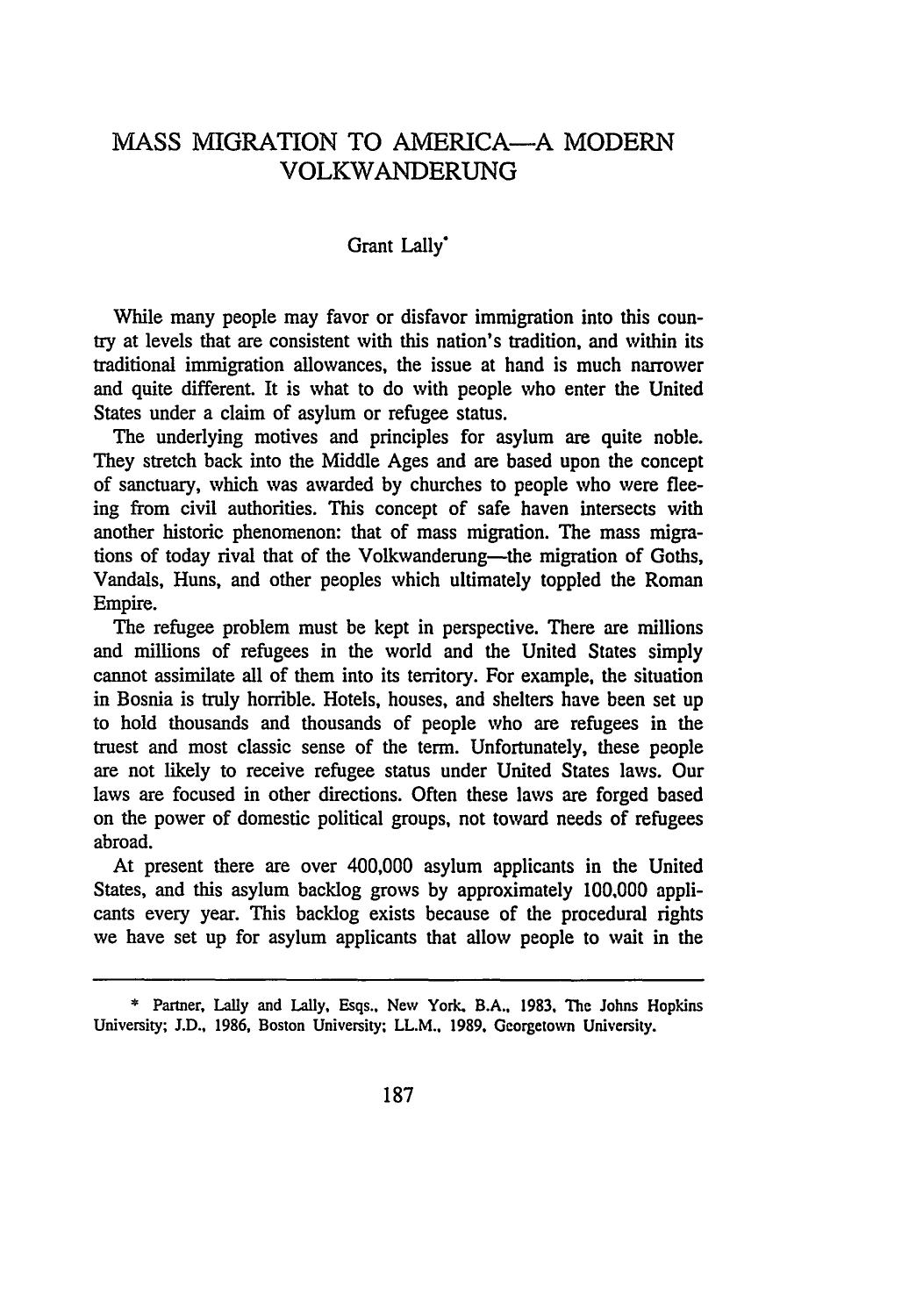United States while the Immigration and Naturalization Service (INS) processes their asylum applications. The INS processing can often take up to four, five, or even six years. This procedural delay, coupled with the fact that a work permit is assigned to nearly everyone who files, encourages people to file asylum applications. As the backlog grows, the time to process applications increases. This increased processing time adds to the incentive for people to file asylum claims. In many ways, asylum is now the claim of choice for people whom the INS is seeking to deport from the United States. This application of asylum laws was clearly not the intention of Congress. These laws have a very noble intention, but they are clearly being abused. Presently, approximately ninety percent of the people who file asylum claims are ultimately rejected. This abuse of the current system is an outrage, and something must be done.

There have been a number of proposals for resolving this crisis and most everyone agrees that a crisis exists in asylum applications. The recently published *Harvard Report* made a number of recommendations. Many of the recommendations made in the report were very sound; such as increasing the number of INS officers assigned to review asylum cases. In most other respects, the *Harvard Report* got it exactly wrong. One recommendation was to grant mass permanent residency to those involved in the American Baptist Church case, about a quarter million illegal aliens in the United States. Another misguided recommendation was to lighten the standards for approval of permanent residency. Lightening the standards will do nothing to reduce the enormous backlog of applicants, rather it will only increase the number of applicants and thereby increase the already enormous backlog.

There are, on the other hand, a number of constructive proposals currently pending on how to deal legislatively with the current backlog. First, many countries have established "country of first refugee" rules, which require that asylum applicants may only apply for asylum in the country to which they first came.

Second, there have been proposals to require applicants to apply within a short term after their arrival. One way to create such a ban is with *a per se* rule. This rule states that a claimant is automatically excluded from applying for asylum if the applicant does not apply within a specified period of time. For example, if the claim is not made within three months after arriving in this country, there will be a presumption of invalidity. This presumption would impose an added burden on an applicant to prove a well-founded fear of persecution.

Third, an excellent proposal has been made to require inspection and